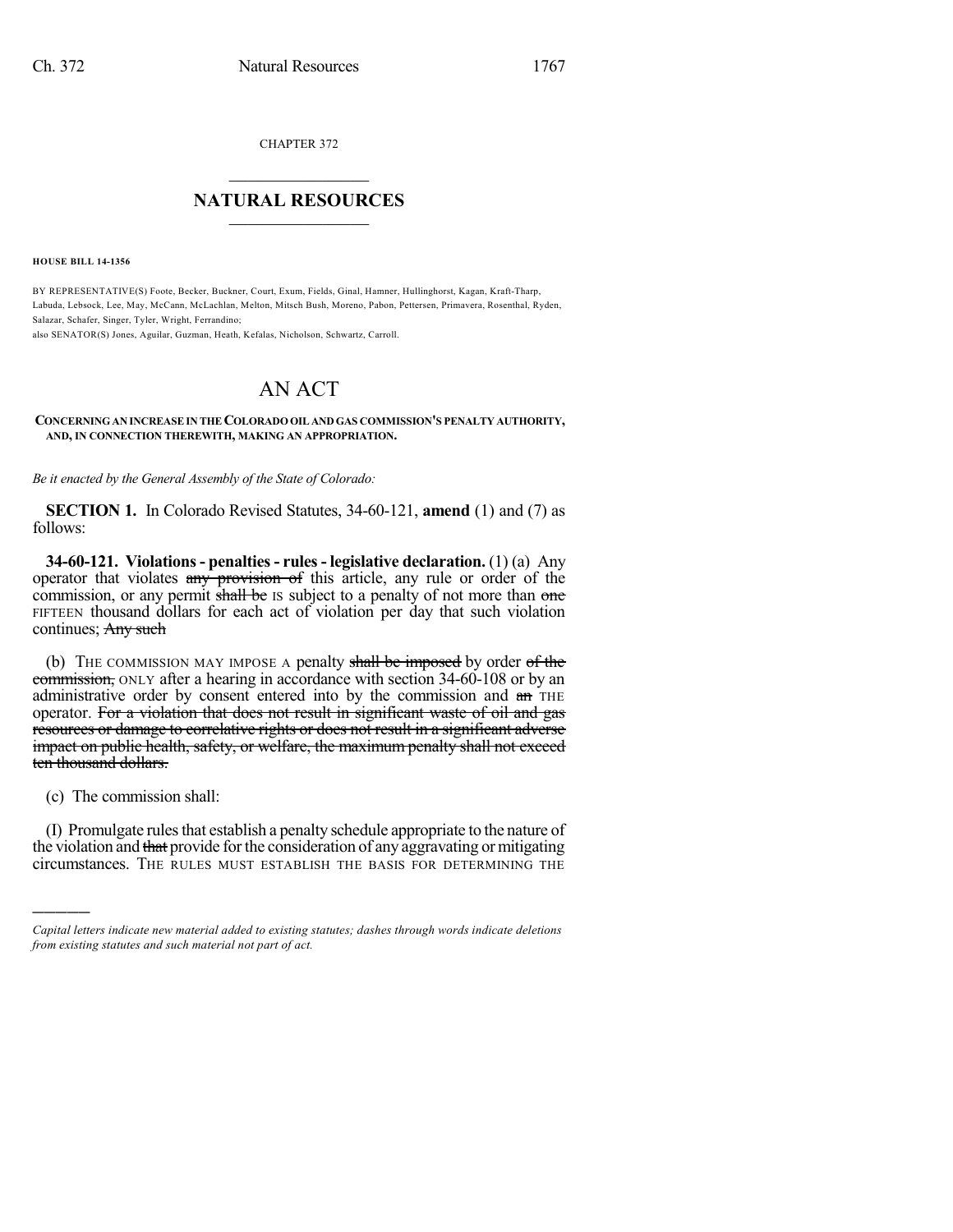DURATION OF A VIOLATION FOR PURPOSES OF IMPOSING THE APPLICABLE PENALTY AND INCLUDE PRESUMPTIONS THAT:

(A) A REPORTING OR OTHER MINOR OPERATIONAL VIOLATION: BEGINS ON THE DAY THAT THE REPORT SHOULD HAVE BEEN MADE OR OTHER CORRECTIVE ACTION SHOULD HAVE BEEN TAKEN; AND ENDS WHEN THE REQUIRED REPORT IS SUBMITTED OR OTHER CORRECTIVE ACTION IS COMMENCED;

(B) ANY OTHER VIOLATION: BEGINS ON THE DATE THE VIOLATION WAS DISCOVERED OR SHOULD HAVE BEEN DISCOVERED THROUGH THE EXERCISE OF REASONABLE CARE; AND ENDS WHEN CORRECTIVE ACTION IS COMMENCED;

(C) THE FAILURE TO DILIGENTLY IMPLEMENT CORRECTIVE ACTION PURSUANT TO A SCHEDULE EMBODIED IN AN ADMINISTRATIVE ORDER ON CONSENT,ORDER FINDING VIOLATION, OR OTHER ORDER OF THE COMMISSION CONSTITUTES AN INDEPENDENT VIOLATION FOR WHICH THE OPERATOR MAY BE SUBJECT TO ADDITIONAL PENALTIES OR CORRECTIVE ACTION ORDERS IMPOSED BY THE COMMISSION; AND

(D) THE NUMBER OF DAYS OF VIOLATION DOES NOT INCLUDE ANY PERIOD NECESSARY TO ALLOW THE OPERATOR TO ENGAGE IN GOOD FAITH NEGOTIATION WITH THE COMMISSION REGARDING AN ALLEGED VIOLATION IF THE OPERATOR DEMONSTRATES A PROMPT,EFFECTIVE,AND PRUDENT RESPONSE TO THE VIOLATION.

(II) PUBLISH A QUARTERLY REPORT ON ITS WEB SITE THAT SPECIFIES, FOR EACH PENALTY ASSESSED IN THE PREVIOUS QUARTER:

(A) THE ACTUAL PENALTY ASSESSED, INCLUDING THE NUMBER OF DAYS FOR WHICH THE PENALTY WAS ASSESSED AND THE AMOUNT OF THE PENALTY PER DAY OF VIOLATION;

(B) THE AGGRAVATING OR MITIGATING CIRCUMSTANCES FROM THE PENALTY SCHEDULE THAT APPLIED;

(C) WHETHER THE VIOLATION WAS PART OF A PATTERN OF VIOLATIONS;

(D) WHETHER AN EGREGIOUS VIOLATION RESULTED FROM GROSS NEGLIGENCE OR KNOWING AND WILLFUL MISCONDUCT;

(E) WHETHER THE PENALTY WAS ASSESSED AFTER A HEARING OR BY AN ADMINISTRATIVE ORDER BY CONSENT; AND

(F) ANY OTHER RATIONALE USED IN DETERMINING THE AMOUNT OF THE PER-DAY PENALTY, DURATION OF THE VIOLATION, OR AMOUNT OF THE PENALTY ACTUALLY ASSESSED; AND

(III) ENSURE THAT THE REPORTS PREPARED PURSUANT TO SUBPARAGRAPH (II) OF THIS PARAGRAPH (c) ARE DISCUSSED AT THE ANNUAL DEPARTMENTAL PRESENTATIONS MADE PURSUANT TO SECTION 2-7-203, C.R.S.

(d) An operator subject to a penalty order shall pay the amount due within thirty days after its imposition unless such THE operator files a judicial appeal. The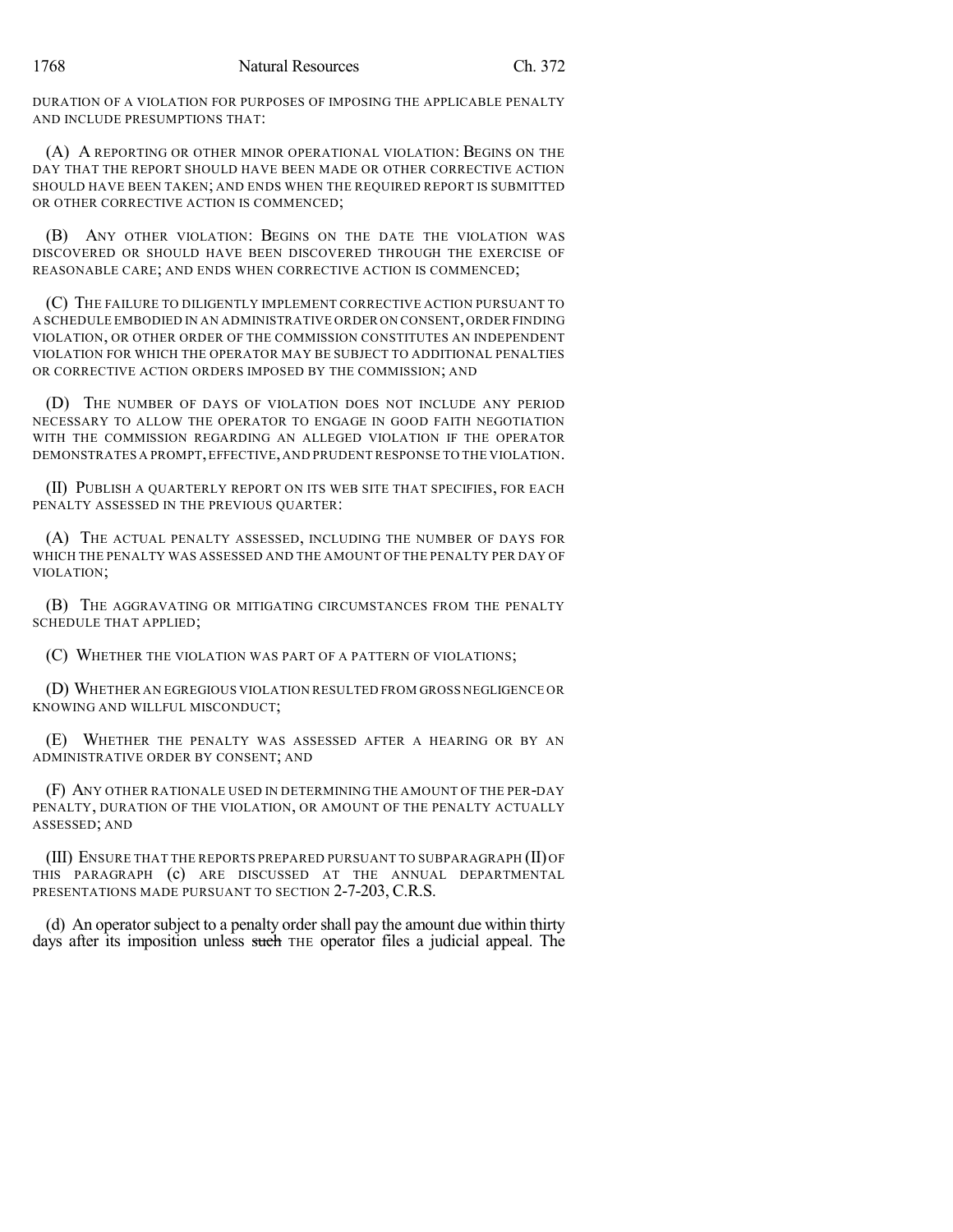## Ch. 372 Natural Resources 1769

COMMISSION MAY RECOVER penalties owed under this section may be recovered in a civil action brought by the attorney general at the request ofthe commission in the second judicial district. Moneys collected through the imposition of penalties shall be credited first to any legal costs and attorney feesincurred by the attorney general in such a THE recovery action and then to the environmental response account in the oil and gas conservation and environmental response fund created in section 34-60-122.

(e) THE GENERAL ASSEMBLY HEREBY DECLARES THAT THE PURPOSES OF THIS SUBSECTION (1) ARE TO DETER NONCOMPLIANCE AND TO ENCOURAGE ANY OUT-OF-COMPLIANCE OPERATORS TO COME INTO COMPLIANCE AS SOON AS POSSIBLE AND TO THOSE ENDS INTENDS THAT, IN DETERMINING THE AMOUNT OF A PENALTY, THE COMMISSION SHOULD NOT REDUCE THE NUMBER OF DAYS OF VIOLATION FOR WHICH A PENALTY IS ASSESSED BELOW THAT NUMBER WHICH THE EVIDENCE SUPPORTS.

(7) (a) THE COMMISSION OR THE DIRECTOR SHALL ISSUE AN ORDER TO AN OPERATOR TO APPEAR FOR A HEARING BEFORE THE COMMISSION IN ACCORDANCE WITH SECTION 34-60-108 whenever the commission or the director has evidence that an operator is responsible for:

(I) GROSS NEGLIGENCE OR KNOWING AND WILLFUL MISCONDUCT THAT RESULTS IN AN EGREGIOUS VIOLATION; OR

(II) A pattern of violation of any provision of this article, or of any rule regulation, or order of the commission, or of any permit. the commission or the director shall issue an order to such operator to appear for a hearing before the commission in accordance with section 34-60-108.

(b) If the commission finds, after such hearing, that  $a$  knowing and willful pattern of violation exists THE OPERATOR IS RESPONSIBLE UNDER THE LEGAL STANDARDS SPECIFIED IN PARAGRAPH (a) OF THIS SUBSECTION  $(7)$ , it may issue an order which shall prohibit THAT PROHIBITS the issuance of any new permits to such THE operator, suspends any or all of the operator's certificates of clearance, OR BOTH. When such THE operator demonstratesto the satisfaction of the commission that it has brought each of the violations into compliance and that any penalty not subject to judicial review or appeal has been paid, such THE COMMISSION MAY VACATE THE order. denying new permits shall be vacated.

**SECTION 2. Appropriation.** In addition to any other appropriation, there is hereby appropriated, out of any moneys in the oil and gas conservation and environmental response fund created in section 34-60-122 (5), Colorado Revised Statutes, not otherwise appropriated, to the department of natural resources, for the fiscal year beginning July 1, 2014, the sum of \$80,425 and 0.9 FTE, or so much thereof as may be necessary, for allocation to the oil and gas conservation commission for the implementation of this act.

**SECTION 3. Applicability.** This act applies to conduct occurring on or after the effective date of this act.